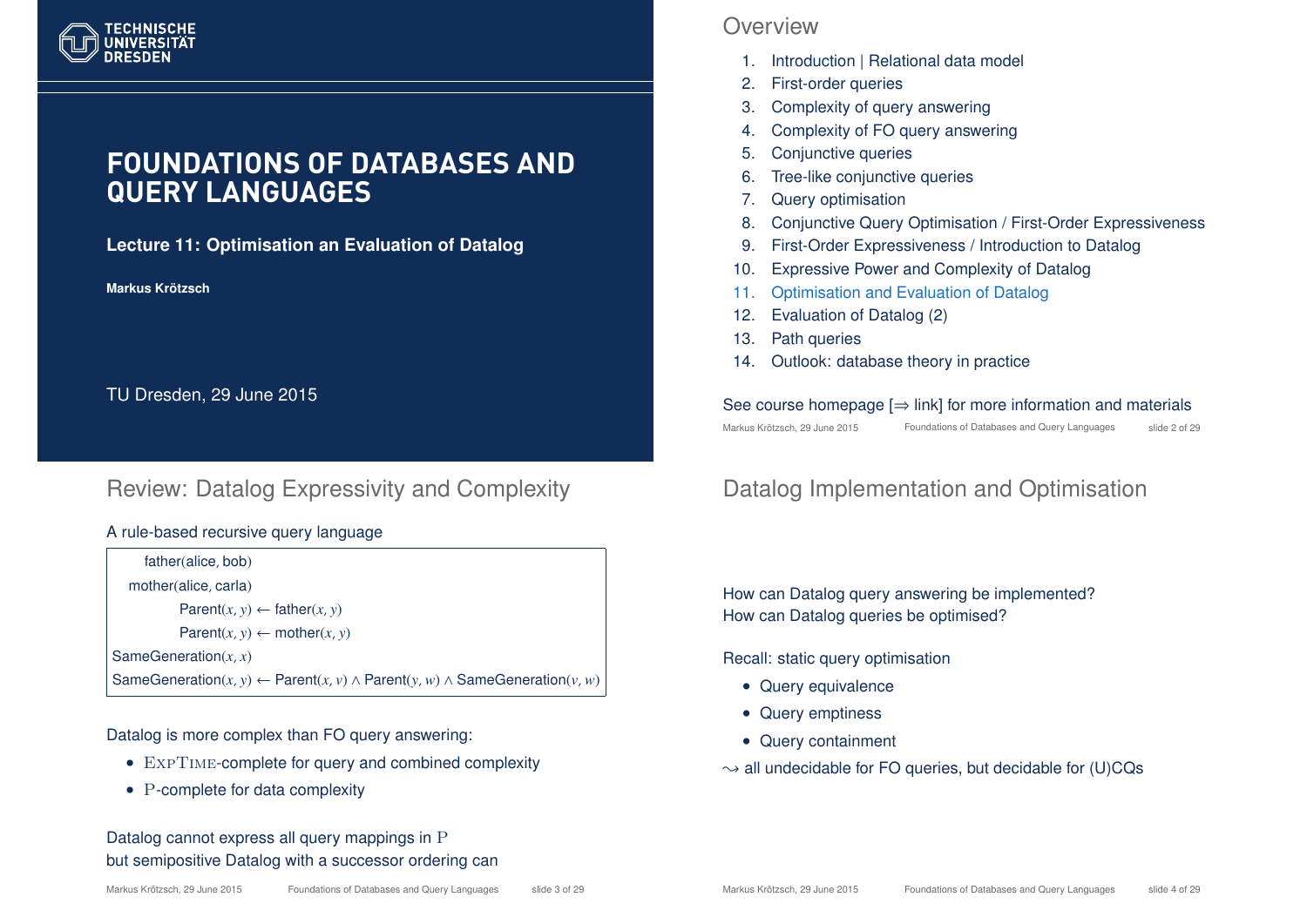### Learning from CQ Containment?

How did we manage to decide the question  $Q_1 \stackrel{?}{\sqsubseteq} Q_2$  for conjunctive queries  $Q_1$  and  $Q_2$ ?

Key ideas were:

- We want to know if all situations where  $O_1$  matches are also matched by  $Q_2$ .
- $\bullet\;$  We can simply view  $Q_1$  as a database  ${\cal I}_{Q_1}$ : the most general database that  $O<sub>1</sub>$  can match to
- Containment  $Q_1 \stackrel{?}{\sqsubseteq} Q_2$  holds if  $Q_2$  matches the database  ${\cal I}_{Q_1}.$
- $\rightarrow$  decidable in NP

A CQ  $Q[x_1, \ldots, x_n]$  can be expressed as a Datalog query with a single rule  $Ans(x_1, \ldots, x_n) \leftarrow Q$  $\rightarrow$  Could we apply a similar technique to Datalog?

Markus Krötzsch, 29 June 2015 Foundations of Databases and Query Languages slide 5 of 29

# Example: Rule Entailment

### Let *P* be the program

Ancestor( $x$ ,  $y$ )  $\leftarrow$  parent( $x$ ,  $y$ ) Ancestor(*x*, *z*) ← parent(*x*, *y*) ∧ Ancestor(*y*, *z*)

and consider the rule Ancestor(*x*,*z*) ← parent(*x*, *y*) ∧ parent(*y*, *z*).

Then  $I_{\text{parent}(x,y) \land \text{parent}(y,z)} = \{\text{parent}(c_x, c_y), \text{parent}(c_y, c_z)\}\$  (abbr. as  $I$ ). We can compute  $T_P^{\infty}(I)$ :

$$
T_p^0(\mathcal{I}) = \mathcal{I}
$$
  
\n
$$
T_p^1(\mathcal{I}) = \{\text{Ancestor}(c_x, c_y), \text{Ancestor}(c_y, c_z)\} \cup \mathcal{I}
$$
  
\n
$$
T_p^2(\mathcal{I}) = \{\text{Ancestor}(c_x, c_z) \cup T_p^1(\mathcal{I})
$$
  
\n
$$
T_p^3(\mathcal{I}) = T_p^2(\mathcal{I}) = T_p^{\infty}(\mathcal{I})
$$

Therefore, Ancestor( $x$ ,  $z$ )<sup>c</sup> = Ancestor( $c$ <sub>*x*</sub>,  $c$ <sub>*z*</sub>)  $\in T_P^{\infty}(I)$ , so *P* entails Ancestor(*x*, *z*) ← parent(*x*, *y*) ∧ parent(*y*, *z*).<br>Markus Krötzsch, 29 June 2015 Foundations of Databases and Query Language Foundations of Databases and Query Languages slide 7 of 29

# Checking Rule Entailment

The containment decision procedure for CQs suggests a procedure for single Datalog rules:

- Consider a Datalog program *P* and a rule  $H \leftarrow B_1 \wedge \ldots \wedge B_n$ .
- Define a database I*<sup>B</sup>*1∧...∧*B<sup>n</sup>* as for CQs:
	- For every variable *x* in *H* ← *B*<sup>1</sup> ∧ . . . ∧ *Bn*, we introduce a fresh constant *cx*, not used anywhere yet
	- $-$  We define  $H^c$  to be the same as  $H$  but with each variable *x* replaced by  $c_x$ ; similarly we define  $B_i^c$  for each  $1 \le i \le n$
	- $-$  The database  $I_{B_1 \wedge ... \wedge B_n}$  contains exactly the facts  $B_i^c$  $(1 \leq i \leq n)$
- Now check if  $H^c \in T_P^{\infty}(I_{B_1 \wedge \ldots \wedge B_n})$ :
	- If no, then there is a database on which *H* ← *B*<sup>1</sup> ∧ . . . ∧ *B<sup>n</sup>* produces an entailment that *P* does not produce.
	- $-$  If yes, then  $P$   $\models H ← B_1 ∧ … ∧ B_n$

Markus Krötzsch, 29 June 2015 Foundations of Databases and Query Languages slide 6 of 29

# Deciding Datalog Containment?

Idea for two Datalog programs  $P_1$  and  $P_2$ :

- If  $P_2 \models P_1$ , then every entailment of  $P_1$  is also entailed by  $P_2$
- In particular, this means that  $P_1$  is contained in  $P_2$
- We have  $P_2 \models P_1$  if  $P_2 \models H \leftarrow B_1 \land \dots \land B_n$ for every rule  $H \leftarrow B_1 \wedge \ldots \wedge B_n \in P_1$
- We can decide  $P_2 \models H \leftarrow B_1 \land \ldots \land B_n$ .

Can we decide Datalog containment this way?  $\rightarrow$  No! In fact, Datalog containment is undecidable. What's wrong?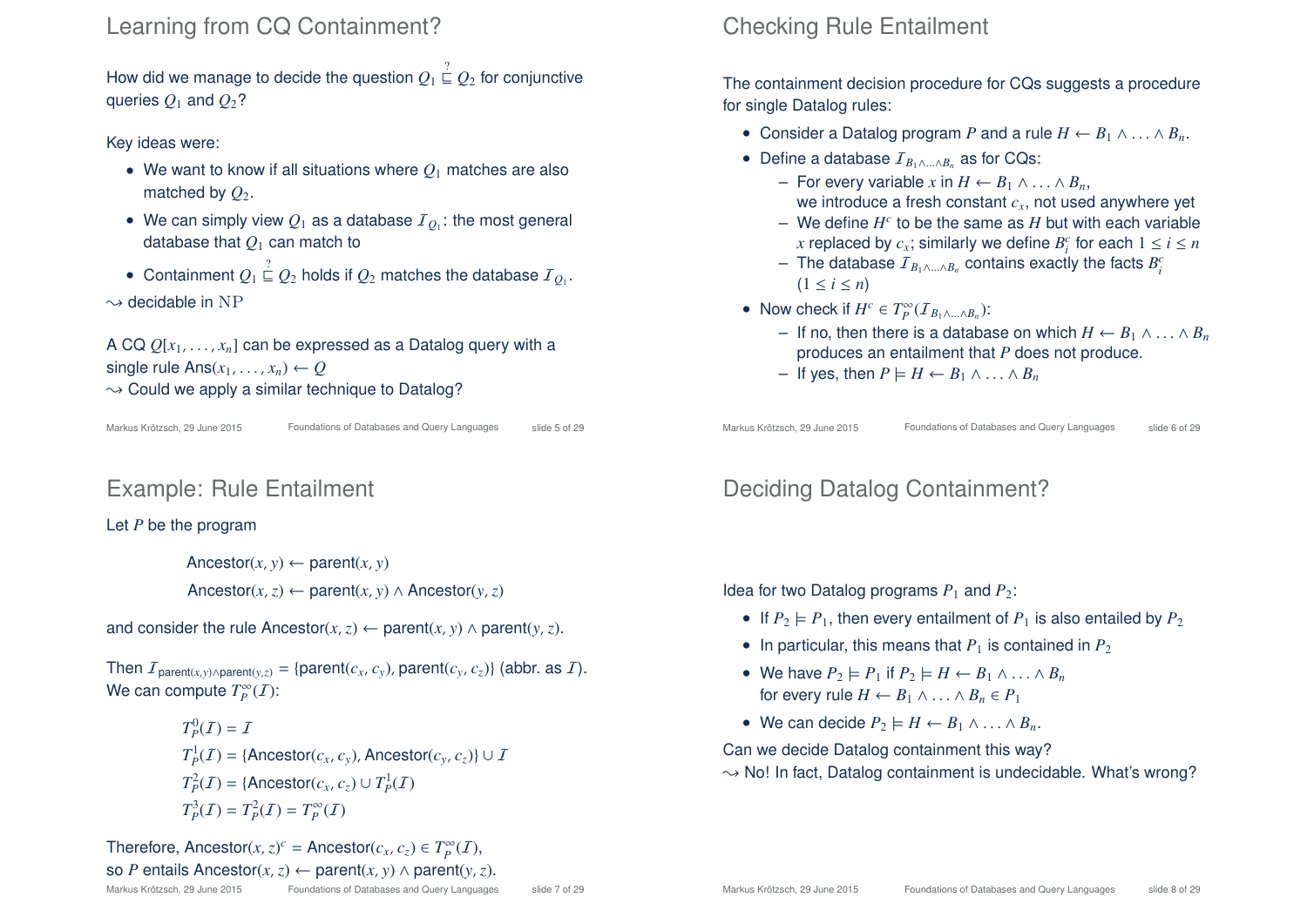$P_1$  :  $P_2$  :  $A(x, y) \leftarrow \text{parent}(x, y)$  B $(x, y) \leftarrow \text{parent}(x, y)$  $A(x, z) \leftarrow$  parent $(x, y) \wedge A(y, z)$  B $(x, z) \leftarrow$  parent $(x, y) \wedge B(y, z)$ 

Consider the Datalog queries  $\langle A, P_1 \rangle$  and  $\langle B, P_2 \rangle$ :

- Clearly,  $\langle A, P_1 \rangle$  and  $\langle B, P_2 \rangle$  are equivalent (and mutually contained in each other).
- However,  $P_2$  entails no rule of  $P_1$  and  $P_1$  entails no rule of  $P_2$ .

 $\rightarrow$  IDB predicates do not matter in Datalog, but predicate names matter in first-order implications

Markus Krötzsch, 29 June 2015 Foundations of Databases and Query Languages slide 9 of 29

# First-Order vs. Second-Order Logic

A Datalog program looks like a set of first-order implications, but it has a second-order semantics

We have already seen that Datalog can express things that are impossible to express in FO queries  $-$  that's why we introduced it!<sup>1</sup>

Consequences for query optimisation:

- Entailment between sets of first-order implications is decidable (shown above)
- Containment between Datalog queries is not decidable (shown next)

### Datalog as Second-Order Logic

Datalog is a fragment of second-order logic:

IDB pred's are like variables that can take any set of tuples as value!

Example: the query  $\langle A, P_1 \rangle$  can be expressed by the formula

$$
\forall A. \left( \begin{array}{ccc} \forall x, y. A(x, y) & \leftarrow \text{parent}(x, y) & \wedge \\ \forall x, y, z. A(x, z) & \leftarrow \text{parent}(x, y) \wedge A(y, z) \end{array} \right) \rightarrow A(v, w)
$$

- This is a formula with two free variables *v* and *w*.  $\rightarrow$  query with two result variables
- Intuitive semantics: " $\langle c, d \rangle$  is a query result if A( $c$ , *d*) holds for all possible values of A that satisfy the rules"  $\rightarrow$  Datalog semantics in other words

### We can express any Datalog query like this, with one second-order variable per IDB predicate.

Markus Krötzsch, 29 June 2015 Foundations of Databases and Query Languages slide 10 of 29

# Undecidability of Datalog Query Containment

A classical undecidable problem: Post Correspondence Problem

- Input: two lists of words  $\alpha_1, \ldots, \alpha_n$  and  $\beta_1, \ldots, \beta_n$
- Output: "yes" if there is a sequence of indices  $i_1, i_2, i_3, \ldots, i_m$ such that  $\alpha_{i_1}\alpha_{i_2}\alpha_{i_3}\cdots\alpha_{i_m}=\beta_{i_1}\beta_{i_2}\beta_{i_3}\cdots\beta_{i_m}$ .

 $\rightarrow$  we will reduce PCP to Datalog containment

We need to define Datalog programs that work on databases that encode words:

- We represent words by chains of binary predicates
- Binary EDB predicates represent a letters
- For each letter  $\sigma$ , we use a binary EDB predicate letter  $[\sigma]$
- We assume that the words  $\alpha_i$  have the form  $a_1^i \cdots a_{|\beta_i|}^i$ , and | that the words  $\beta_i$  have the form  $b_1^i \cdots b_{|\beta_i|}^i$ |

<sup>&</sup>lt;sup>1</sup> Possible confusion when comparing of FO and Datalog: entailments of first-order implications agree with answers of Datalog queries, so it seems we can break the FO locality restrictions; but query answering is model checking not entailment; FO model checking is much weaker than second-order model checking Markus Krötzsch, 29 June 2015 Foundations of Databases and Query Languages slide 11 of 29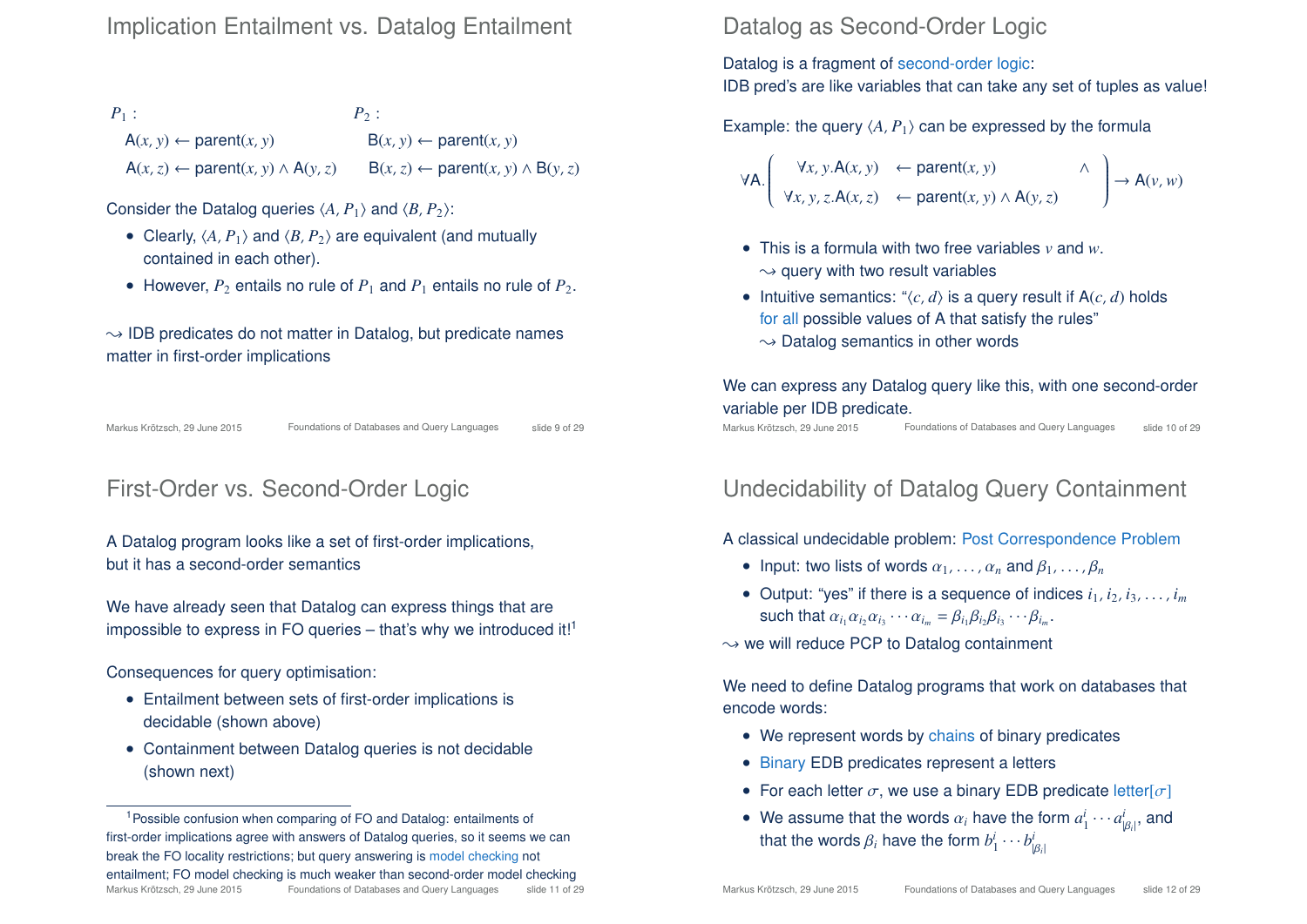### Solving PCP with Datalog Containment

A program  $P_1$  to recognise potential PCP solutions.

Rules to recognise words  $\alpha_i$  and  $\beta_i$  for every  $i \in \{1, \ldots, m\}$ :

 $\mathsf{A}_i(x_0, x_{|\alpha_i|}) \leftarrow \mathsf{letter}[a_1^i](x_0, x_1) \wedge \ldots \wedge \mathsf{letter}[a_{|\alpha_i|}^i](x_{|\alpha_i|-1}, x_{|\alpha_i|})$  $B_i(x_0, x_{\beta_i}) \leftarrow$  letter $[b_1^i](x_0, x_1) \wedge \ldots \wedge$  letter $[b_{|\beta_i|}^i](x_{|\beta_i|-1}, x_{|\beta_i|})$ 

Rules to check for synchronised chairs (for all  $i \in \{1, \ldots, m\}$ ):

PCP(*x*, *y*1, *y*2) ← *Ai*(*x*, *y*1) ∧ *Bi*(*x*, *y*2) PCP(*x*, *z*<sub>1</sub>, *z*<sub>2</sub>) ← PCP(*x*, *y*<sub>1</sub>, *y*<sub>2</sub>) ∧ *A*<sub>*i*</sub>(*y*<sub>1</sub>, *z*<sub>1</sub>) ∧ *B*<sub>*i*</sub>(*y*<sub>2</sub>, *z*<sub>2</sub>)  $Accept() \leftarrow PCP(x, z, z)$ 

Markus Krötzsch, 29 June 2015 Foundations of Databases and Query Languages slide 13 of 29

# Solving PCP with Datalog Containment (3)

Example:  $\alpha_1 = aaaaa, \beta_1 = bbb$ 

#### Problem:  $P_1$  also accepts some unintended cases



Additional IDB facts that are derived:



### Solving PCP with Datalog Containment (2)

Example:  $\alpha_1 = aa, \beta_1 = a, \alpha_2 = b, \beta_2 = aab$ 

Example for an indented database and least model (selected parts):



Additional IDB facts that are derived (among others):

PCP(1, 3, 2) PCP(1, 5, 3) PCP(1, 6, 6) Accept()

Markus Krötzsch, 29 June 2015 Foundations of Databases and Query Languages slide 14 of 29

# Solving PCP with Datalog Containment (4)

Solution: specify a program  $P_2$  that recognises all unwanted cases

 $P_2$  consists of the following rules (for all letters  $\sigma$ ,  $\sigma'$ ):

 $EP(x, x) \leftarrow$  $EP(y_1, y_2) \leftarrow EP(x_1, x_2) \wedge \text{letter}[\sigma](x_1, y_1) \wedge \text{letter}[\sigma](x_2, y_2)$  $\mathsf{Accept}() \leftarrow \mathsf{EP}(x_1, x_2) \land \mathsf{letter}[\sigma](x_1, y_1) \land \mathsf{letter}[\sigma'](x_2, y_2) \quad \sigma \neq \sigma'$ NEP(*x*1, *y*2) ← EP(*x*1, *x*2) ∧ letter[σ](*x*2, *y*2)  $NEP(x_1, y_2) \leftarrow NEP(x_1, x_2) \wedge letter[\sigma](x_2, y_2)$  $Accept() \leftarrow NEP(x, x)$ 

Intuition:

- EP defines equal paths (forwards, from one starting point)
- NEP defines paths of different length (from one starting point to the same end point)

 $\rightarrow$  *P*<sub>2</sub> accepts all databases with distinct parallel paths

Markus Krötzsch, 29 June 2015 Foundations of Databases and Query Languages slide 16 of 29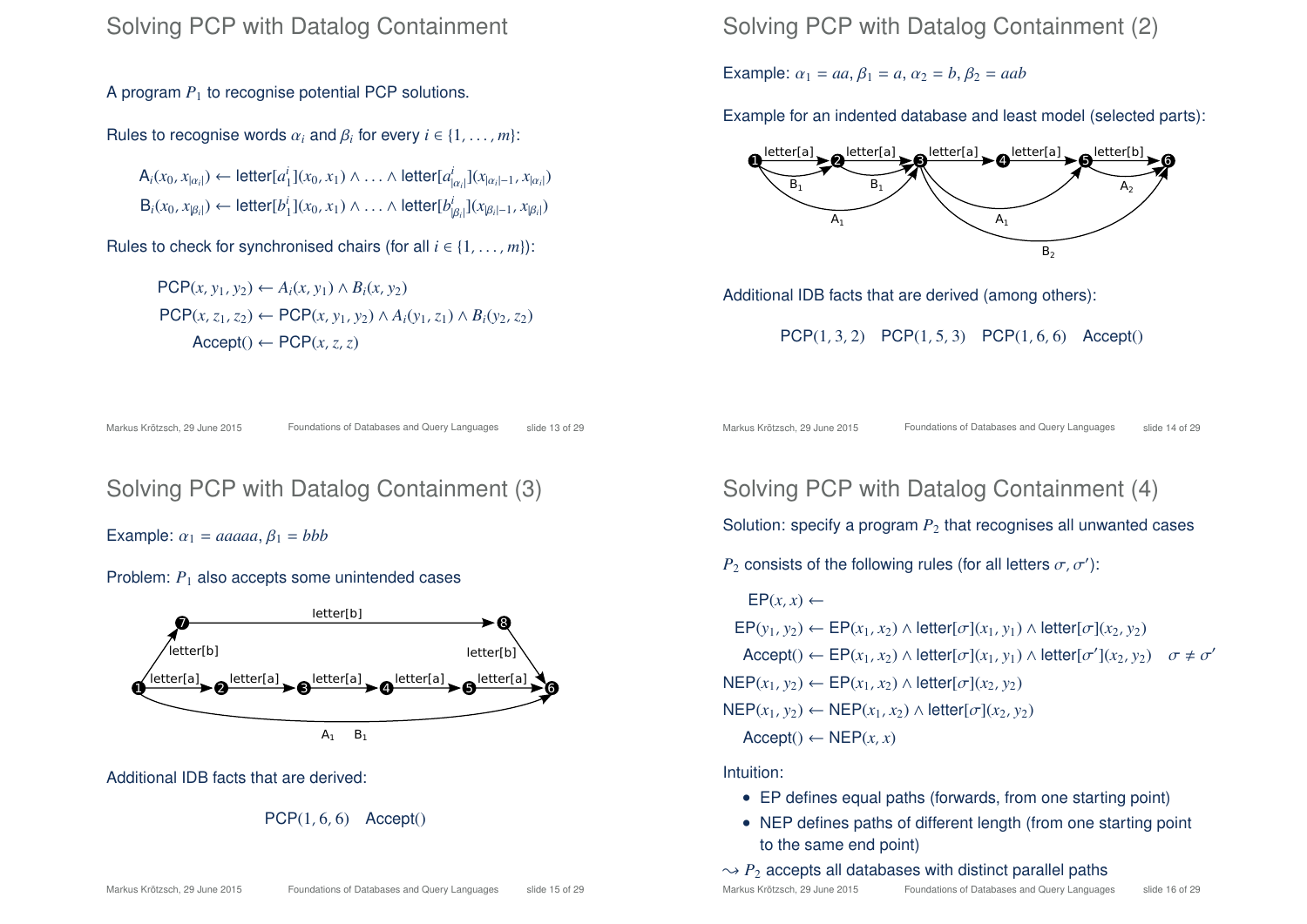### Solving PCP with Datalog Containment (5)

What does it mean if  $\langle$  Accept,  $P_1$  is contained in  $\langle$  Accept,  $P_2$ <sup>2</sup>?

The following are equivalent:

- All databases with potential PCP solutions also have distinct parallel paths.
- Databases without distinct parallel paths have no PCP solutions.
- Linear databases (words) have no PCP solutions.
- The answer to the PCP is "no"

 $\rightarrow$  If we could decide Datalog containment, we could decide PCP

#### Theorem

Containment and equivalence of Datalog queries are undecidable.

#### (Note that emptiness of Datalog queries is trivial)

Markus Krötzsch, 29 June 2015 Foundations of Databases and Query Languages slide 17 of 29

### Implementing Datalog

#### FO queries (and thus also CQs and UCQs) are supported by almost all DMBS

 $\sim$  many specific implementation and optimisation techniques

How can Datalog queries be answered in practice?

 $\rightarrow$  techniques for dealing with recursion in DBMS query answering

There are two major paradigms for answering recursive queries:

- Bottom-up: derive conclusions by applying rules to given facts
- Top-down: search for proofs to infer results given query

# Implementation of Datalog

Markus Krötzsch, 29 June 2015 Foundations of Databases and Query Languages slide 18 of 29

# Computing Datalog Query Answers Bottom-Up

We already saw a way to compute Datalog answers bottom-up: the step-wise computation of the consequence operator *T<sup>P</sup>*

Bottom-up computation is known under many names:

- Forward-chaining since rules are "chained" from premise to conclusion (common in logic programming)
- Materialisation since inferred facts are stored ("materialised") (common in databases)
- Saturation since the input database is "saturated" with inferences (common in theorem proving)
- Deductive closure since we "close" the input under entailments (common in formal logic)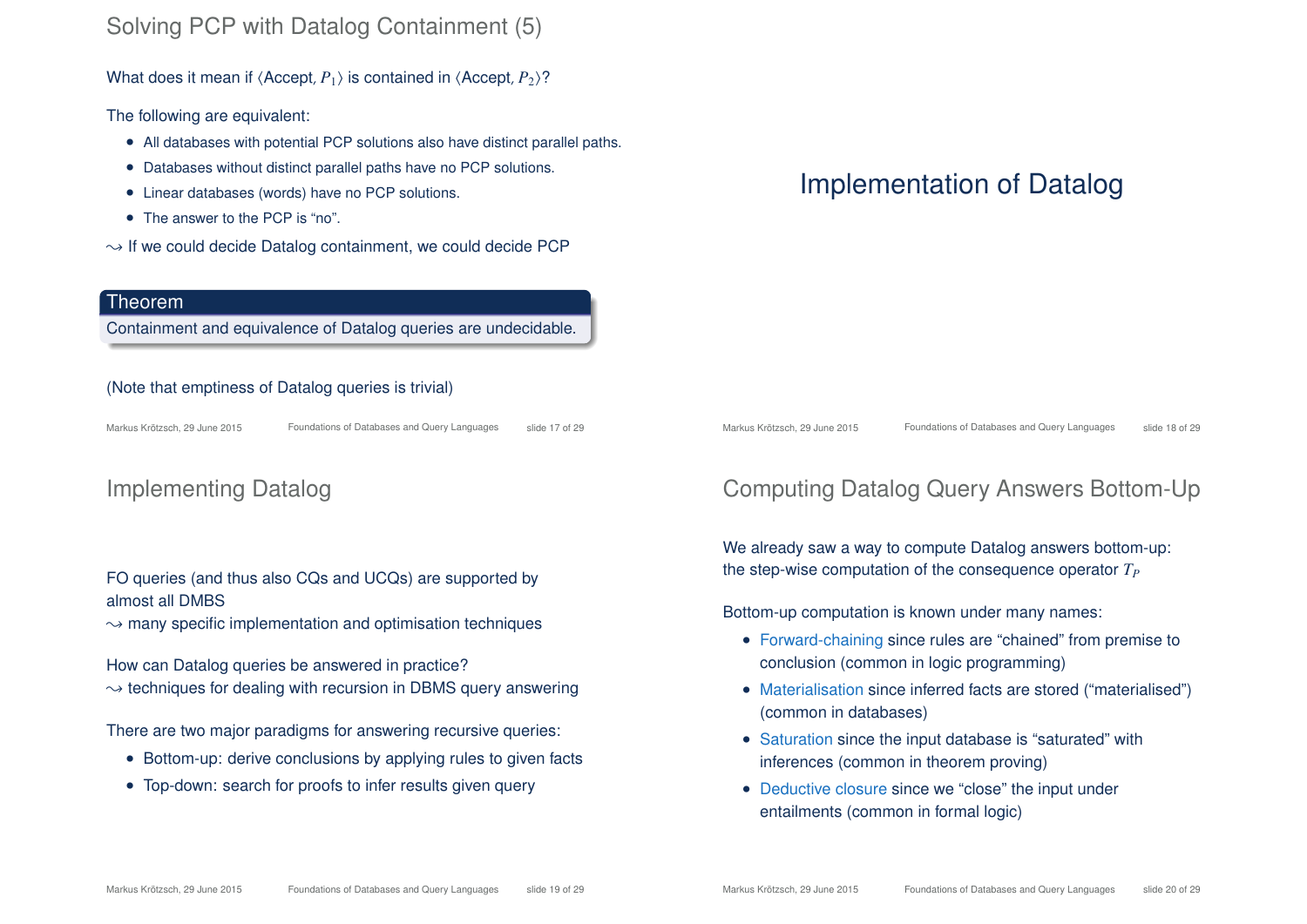### Naive Evaluation of Datalog Queries

### A direct approach for computing  $T_P^{\infty}$

| 01 | $T_p^0 := \emptyset$                                           |                          |
|----|----------------------------------------------------------------|--------------------------|
|    | 02 $i := 0$                                                    | <b>Notatio</b>           |
| 03 | repeat:                                                        | a si<br>ma               |
| 04 | $T_p^{i+1} := \emptyset$                                       | dat                      |
| 05 | for $H \leftarrow B_1 \wedge \ldots \wedge B_\ell \in P$ :     | $\bullet$ for            |
| 06 | <b>for</b> $\theta \in B_1 \wedge \ldots \wedge B_\ell(T_p)$ : | for $\cdot$              |
| 07 | $T_p^{i+1} := T_p^{i+1} \cup \{H\theta\}$                      | rep<br>$\overline{x}$ in |
| 08 | $i := i + 1$                                                   |                          |
| 09 | until $T_P^{i-1} = T_P^i$                                      | for<br>we                |
| 10 | return $T_p^i$                                                 |                          |

In for line  $06/07$ :

- ubstitution  $\theta$  is a pping from variables to abase elements
- a formula  $F$ , we write  $F\theta$ the formula obtained by lacing each free variable *F* by  $\theta(x)$
- a CQ  $O$  and database  $I$ , write  $\theta \in O(I)$  if  $I \models O\theta$

Markus Krötzsch, 29 June 2015 Foundations of Databases and Query Languages slide 21 of 29

### Less Naive Evaluation Strategies

Does it really matter how often we consider a rule match? After all, each fact is added only once ...

In practice, finding applicable rules takes significant time, even if the conclusion does not need to be added – iteration takes time!  $\rightarrow$  huge potential for optimisation

#### Observation:

we derive the same conclusions over and over again in each step

Idea: apply rules only to newly derived facts  $\rightarrow$  semi-naive evaluation

What's Wrong with Naive Evaluation?

An example Datalog program:

- e(1, 2) e(2, 3) e(3, 4) e(4, 5)  $(T(R1)$   $T(x, y) \leftarrow e(x, y)$
- (*R*2) T(*x*,*z*) ← T(*x*, *y*) ∧ T(*y*,*z*)

How many body matches do we need to iterate over?

| $T_p^0 = \emptyset$                                | initialisation                   |
|----------------------------------------------------|----------------------------------|
| $T_p^1 = \{T(1, 2), T(2, 3), T(3, 4), T(4, 5)\}\$  | 4 matches for $(R1)$             |
| $T_p^2 = T_p^1 \cup \{T(1, 3), T(2, 4), T(3, 5)\}$ | $4 \times (R1) + 3 \times (R2)$  |
| $T_p^3 = T_p^2 \cup \{T(1, 4), T(2, 5), T(1, 5)\}$ | $4 \times (R1) + 8 \times (R2)$  |
| $T_p^4 = T_p^3 = T_p^{\infty}$                     | $4 \times (R1) + 10 \times (R2)$ |
|                                                    |                                  |

In total, we considered 37 matches to derive 11 facts

Markus Krötzsch, 29 June 2015 Foundations of Databases and Query Languages slide 22 of 29

### Semi-Naive Evaluation

The computation yields sets  $T_P^0 \subseteq T_P^1 \subseteq T_P^2 \subseteq \ldots \subseteq T_P^{\infty}$ 

- For an IDB predicate R, let R*<sup>i</sup>* be the "predicate" that contains exactly the R-facts in  $T_P^i$
- For  $i \leq 1$ , let  $\Delta_R^i$  be the collection of facts  $R^i \setminus R^{i-1}$

We can restrict rules to use only some computations. Some options for the computation in step *i* + 1:

| $T(x, z) \leftarrow T^i(x, y) \wedge T^i(y, z)$                                       | same as original rule           |
|---------------------------------------------------------------------------------------|---------------------------------|
| $\mathsf{T}(x,z) \leftarrow \Delta^i_\mathsf{T}(x,y) \wedge \Delta^i_\mathsf{T}(y,z)$ | restrict to new facts           |
| $T(x, z) \leftarrow \Delta^i_\tau(x, y) \wedge T^i(y, z)$                             | partially restrict to new facts |
| $T(x, z) \leftarrow T^i(x, y) \wedge \Delta^i_\tau(y, z)$                             | partially restrict to new facts |

#### What to chose?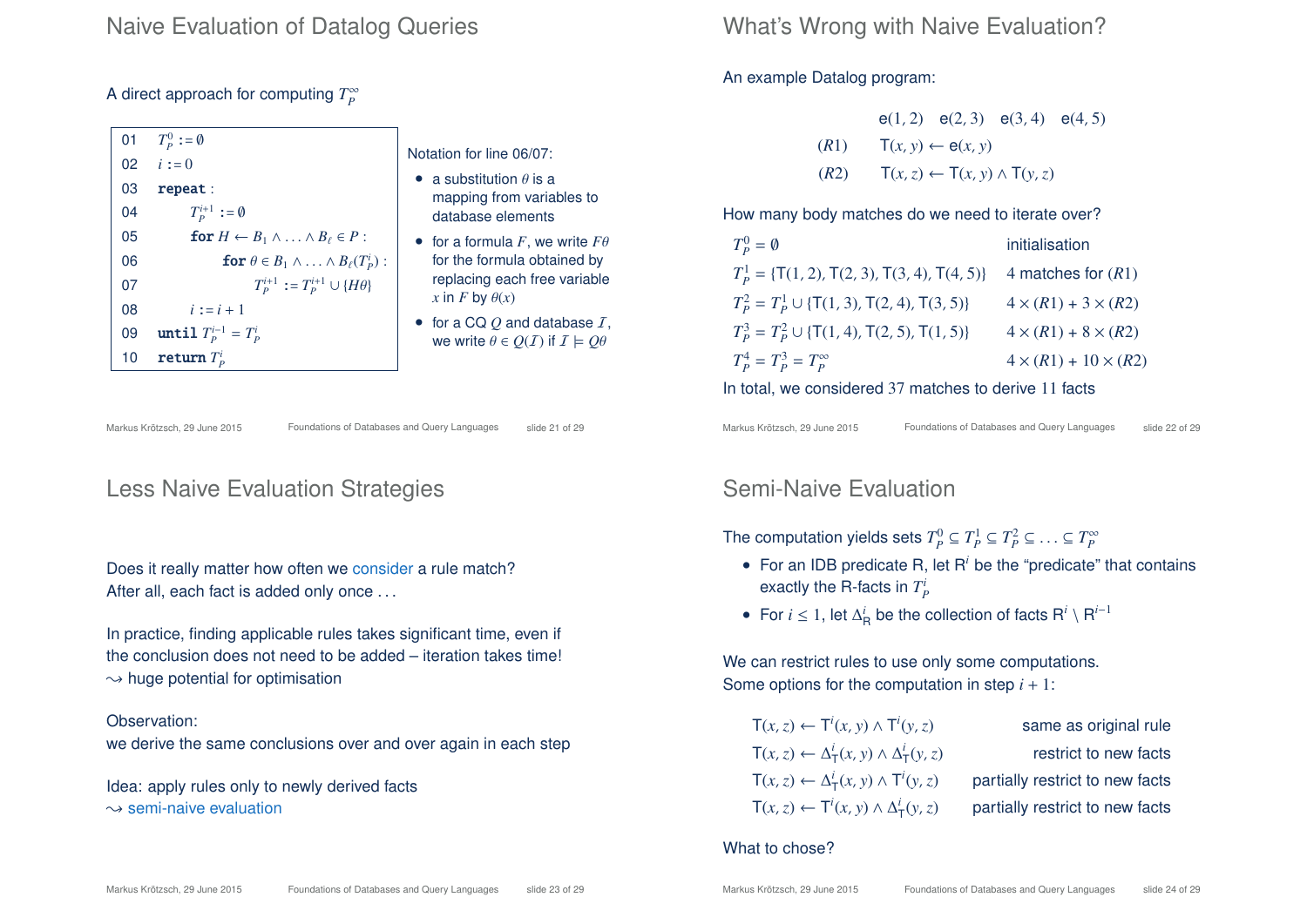### Inferences that involve new and old facts are necessary:

$$
e(1, 2) e(2, 3) e(3, 4) e(4, 5)
$$
  
(R1) T(x, y) ← e(x, y)  
(R2) T(x, z) ← T(x, y) ∧ T(y, z)

|                                                            | $T_p^0 = \emptyset$                |
|------------------------------------------------------------|------------------------------------|
| $\Delta^1$ = {T(1, 2), T(2, 3), T(3, 4), T(3, 4), T(4, 5)} | $T_p^1 = \Delta_\tau^1$            |
| $\Delta_{\rm T}^2 = \{T(1,3), T(2,4), T(3,5)\}\$           | $T_P^2 = T_P^1 \cup \Delta_\tau^2$ |
| $\Delta_{\rm T}^3$ = {T(1, 4), T(2, 5), T(1, 5)}           | $T_p^3 = T_p^2 \cup \Delta_T^3$    |
| $\Delta_{\rm T}^4 = \emptyset$                             | $T_p^4 = T_p^3 = T_p^{\infty}$     |

To derive T(1, 4) in  $\Delta^3$ , we need to combine T(1, 3)  $\in \Delta^2_T$  with T(3, 4)  $\in \Delta^1_T$  or T(1, 2)  $\in \Delta^1_T$  with T(2, 4)  $\in \Delta^2_T$  $\sim$  rule T(*x*, *z*) ←  $\Delta^i$ <sub>T</sub>(*x*, *y*) ∧  $\Delta^i$ <sub>T</sub>(*y*, *z*) is not enough Markus Krötzsch, 29 June 2015 Foundations of Databases and Query Languages slide 25 of 29

# Semi-Naive Evaluation: Example

$$
e(1, 2) e(2, 3) e(3, 4) e(4, 5)
$$
  
(R1)  $T(x, y) \leftarrow e(x, y)$   
(R2.1)  $T(x, z) \leftarrow \Delta_T^i(x, y) \wedge T^i(y, z)$   
(R2.2')  $T(x, z) \leftarrow T^{i-1}(x, y) \wedge \Delta_T^i(y, z)$ 

### How many body matches do we need to iterate over?

| $T_p^0 = \emptyset$                                | initialisation                      |
|----------------------------------------------------|-------------------------------------|
| $T_p^1$ = {T(1, 2), T(2, 3), T(3, 4), T(4, 5)}     | $4 \times (R1)$                     |
| $T_p^2 = T_p^1 \cup \{T(1, 3), T(2, 4), T(3, 5)\}$ | $3 \times (R2.1)$                   |
| $T_p^3 = T_p^2 \cup \{T(1, 4), T(2, 5), T(1, 5)\}$ | $3 \times (R2.1), 2 \times (R2.2')$ |
| $T_p^4 = T_p^3 = T_p^{\infty}$                     | $1 \times (R2.1), 1 \times (R2.2')$ |

### In total, we considered 14 matches to derive 11 facts

### Semi-Naive Evaluation (3)

Correct approach: consider only rule application that use at least one newly derived IDB atom

For example program:

\n- $$
e(1, 2) \quad e(2, 3) \quad e(3, 4) \quad e(4, 5)
$$
\n- (R1)  $T(x, y) \leftarrow e(x, y)$
\n- (R2.1)  $T(x, z) \leftarrow \Delta^i_T(x, y) \wedge T^i(y, z)$
\n- (R2.2)  $T(x, z) \leftarrow T^i(x, y) \wedge \Delta^i_T(y, z)$
\n

There is still redundancy here: the matches for T(*x*, *z*) ←  $\Delta^i$ <sub>T</sub>(*x*, *y*) ∧  $\Delta^i$ <sub>T</sub>(*y*, *z*) are covered by both (*R*2.1) and (*R*2.2)  $\rightarrow$  replace (*R*2.2) by the following rule:

 $(T(X, z)$  ←  $T^{i-1}(x, y)$  ∧  $\Delta_T^i(y, z)$ 

EDB atoms do not change, so their ∆ would be ∅  $\rightarrow$  ignore such rules after the first iteration Markus Krötzsch, 29 June 2015 Foundations of Databases and Query Languages slide 26 of 29

# Semi-Naive Evaluation: Full Definition

### In general, a rule of the form

$$
H(\vec{x}) \leftarrow e_1(\vec{y}_1) \wedge \ldots \wedge e_n(\vec{y}_n) \wedge I_1(\vec{z}_1) \wedge I_2(\vec{z}_2) \wedge \ldots \wedge I_m(\vec{z}_m)
$$

### is transformed into *m* rules

. . .

$$
H(\vec{x}) \leftarrow e_1(\vec{y}_1) \land \dots \land e_n(\vec{y}_n) \land \Delta_{l_1}^i(\vec{z}_1) \land l_2^i(\vec{z}_2) \land \dots \land l_m^i(\vec{z}_m)
$$
  
\n
$$
H(\vec{x}) \leftarrow e_1(\vec{y}_1) \land \dots \land e_n(\vec{y}_n) \land l_1^{i-1}(\vec{z}_1) \land \Delta_{l_2}^i(\vec{z}_2) \land \dots \land l_m^i(\vec{z}_m)
$$

 $H(\vec{x}) \leftarrow e_1(\vec{y}_1) \wedge \ldots \wedge e_n(\vec{y}_n) \wedge I_1^{i-1}(\vec{z}_1) \wedge I_2^{i-1}(\vec{z}_2) \wedge \ldots \wedge \Delta_I^{i}$  $I_m^l(\vec{\zeta}_m)$ 

Advantages and disadvantages:

- Huge improvement over naive evaluation
- Some redundant computations remain (see example)
- Some overhead for implementation (store level of entailments)